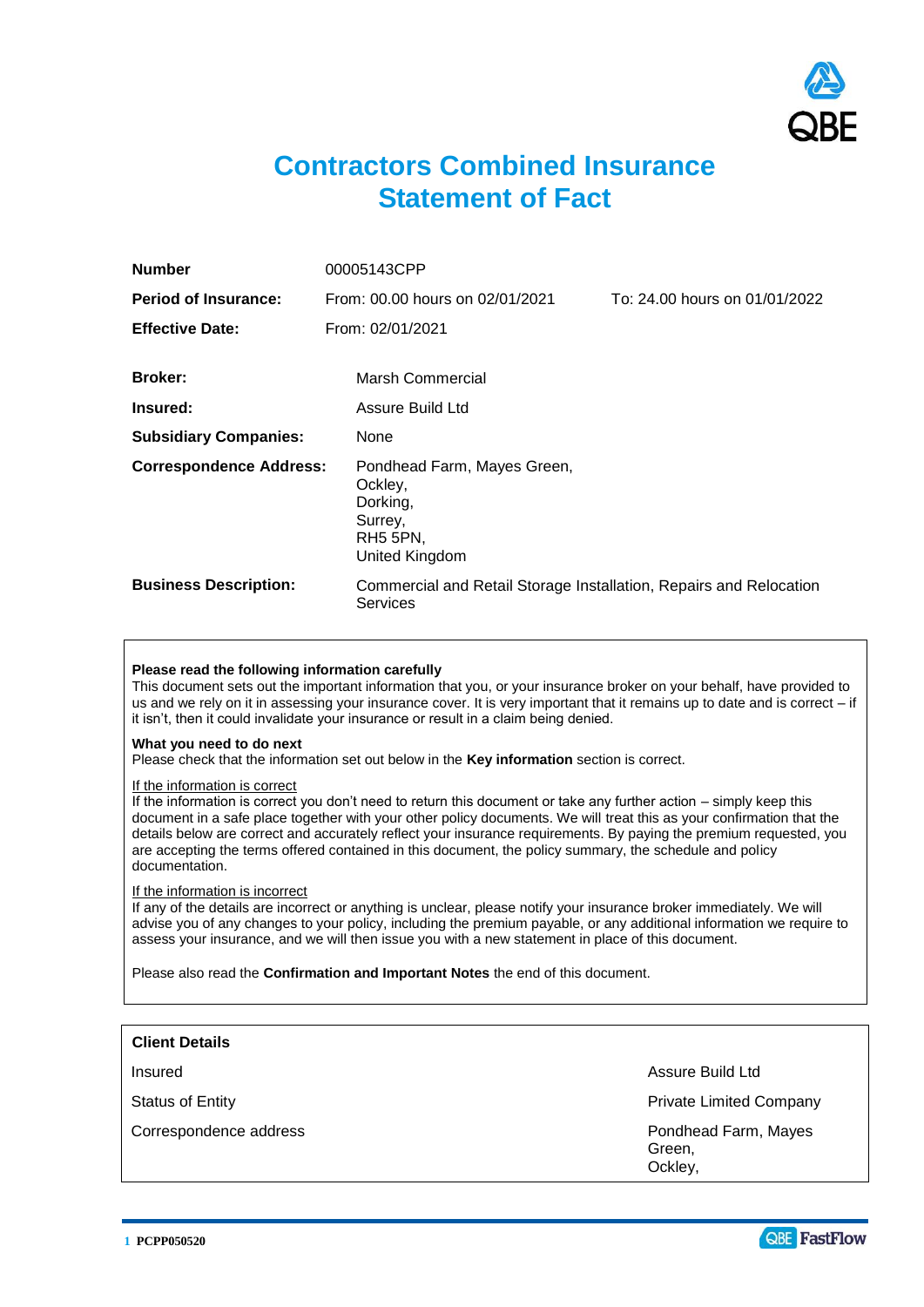

|                                                                                                           | United Kingdom |
|-----------------------------------------------------------------------------------------------------------|----------------|
| All employees (including labour only sub contractors, trainees,<br>apprentices) paid below PAYE threshold | No             |
| Employer reference number (ERN)                                                                           | 475/RA68826    |

| <b>General Information:</b>                         |                                                                                                                                                                                                         |  |
|-----------------------------------------------------|---------------------------------------------------------------------------------------------------------------------------------------------------------------------------------------------------------|--|
| Date Business<br>established                        | 10 May 2011                                                                                                                                                                                             |  |
| <b>Primary Trade</b>                                | Shop Fitting                                                                                                                                                                                            |  |
| <b>Additional Primary Trade</b><br>details          |                                                                                                                                                                                                         |  |
| Secondary Trade                                     | <b>None</b>                                                                                                                                                                                             |  |
| <b>Additional Secondary</b><br><b>Trade Details</b> |                                                                                                                                                                                                         |  |
|                                                     |                                                                                                                                                                                                         |  |
| <b>Declarations</b>                                 | Select any of the following that apply to any proposer, director or partner of the<br>Trade or Business or its Subsidiary Companies if they have ever, either personally or<br>in any business capacity |  |
|                                                     | had a proposal refused or declined                                                                                                                                                                      |  |
|                                                     | been convicted of, charged (but not yet tried) with or officially cautioned for a<br>breach of any Health and Safety or Welfare or Environmental Protection<br>legislation                              |  |
|                                                     | been disqualified from holding company directorship                                                                                                                                                     |  |
|                                                     | been served with a prohibition or improvement order under health and safety<br>legislation                                                                                                              |  |

| been the owner or director of, or partner in, any business, company or |  |
|------------------------------------------------------------------------|--|
| partnership had a county court judgement awarded against them          |  |

been the subject of a recovery action by Customs and Excise or the Inland Revenue

had a renewal refused

had an insurance cancelled

had any convictions or criminal offences which are not spent under the Rehabilitation of Offenders Act or has any prosecutions pending

had special terms imposed

been declared bankrupt or insolvent or been the subject of bankruptcy proceedings or insolvency proceedings

None of the above  $\vert$  Yes

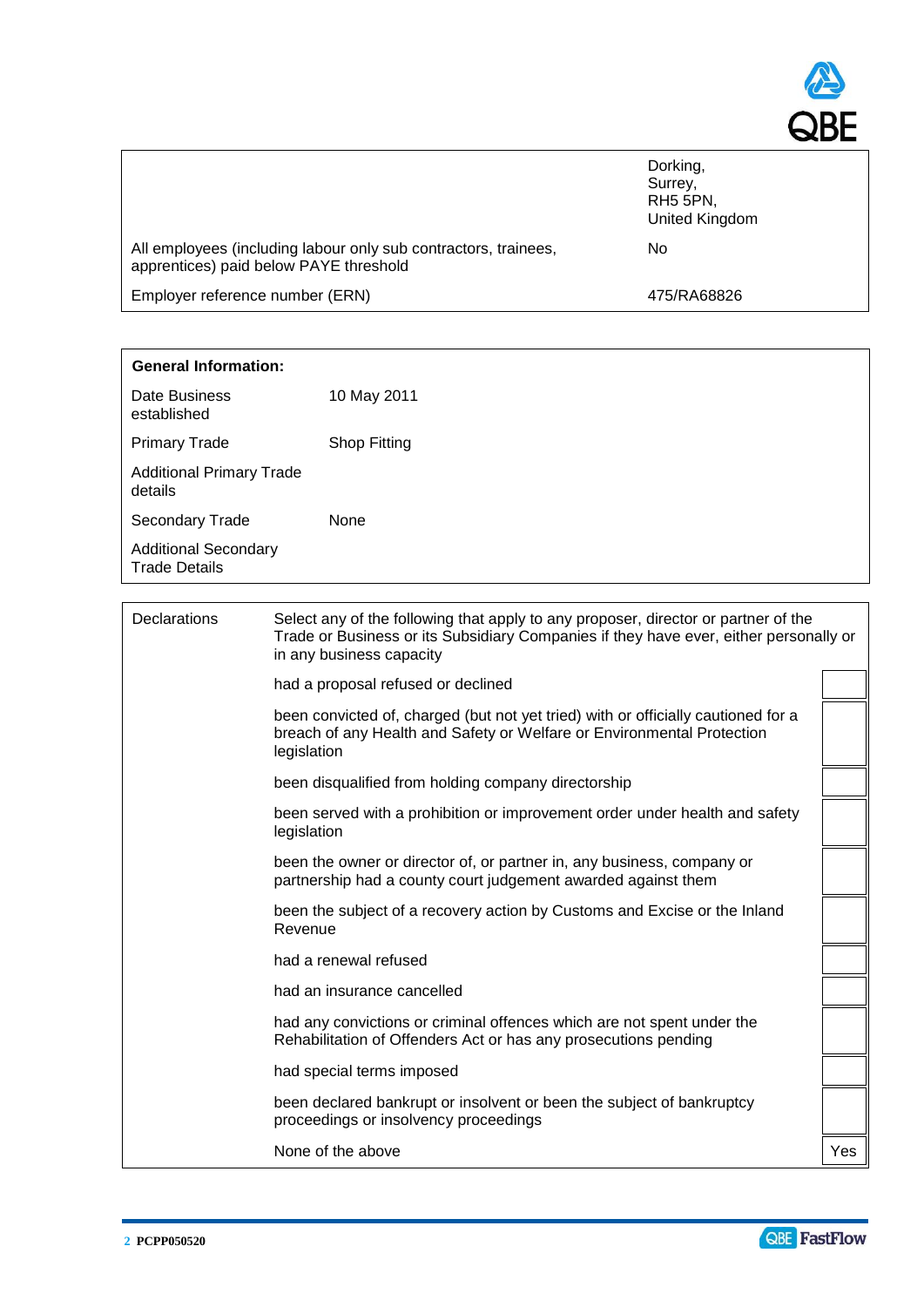

| Adherence to COSHH regulations                                                          |     |
|-----------------------------------------------------------------------------------------|-----|
| Application of joint code of practice fire prevention on construction<br>sites          |     |
| Assessment and effective control of pollutants                                          |     |
| Business continuity planning                                                            |     |
| Full site perimeter fencing and/or boarding                                             |     |
| Completed HSE Corporate Health and Safety Performance Index                             |     |
| Comply with Trade Associations Health and Safety Scheme                                 |     |
| Control of access/egress to site for visitors                                           |     |
| Regular inspections of all sites for defects and hazards and corrective<br>action taken |     |
| Fire prevention practices and procedures                                                |     |
| Hot work permit system                                                                  |     |
| Members of Trade Association                                                            | Yes |
| Profitability environmental policy                                                      |     |
| Quality accreditations                                                                  | Yes |
| Safety awards (e.g. British Safety Council)                                             |     |
| Security procedures                                                                     |     |
| Waste control and removal                                                               |     |
|                                                                                         |     |

| <b>Material Facts</b> | A loss or claim in the last 5 years |     |
|-----------------------|-------------------------------------|-----|
|                       | None                                | Yes |
|                       |                                     |     |

Total Annual Turnover £1,500,000

# **Claims in last 5 years**

None

| <b>All Estimates (Primary Trade)</b>       |                               |          |
|--------------------------------------------|-------------------------------|----------|
| Bona fide subcontractors                   | Annual payments               | Nil      |
| Labour only subcontractors                 | Annual payments               | £150,000 |
| Directors and employees<br>wages breakdown | Clerical and non manual       | £60,000  |
|                                            | Manual - own premises         | Nil      |
|                                            | <b>Woodworking Machinists</b> | Nil      |

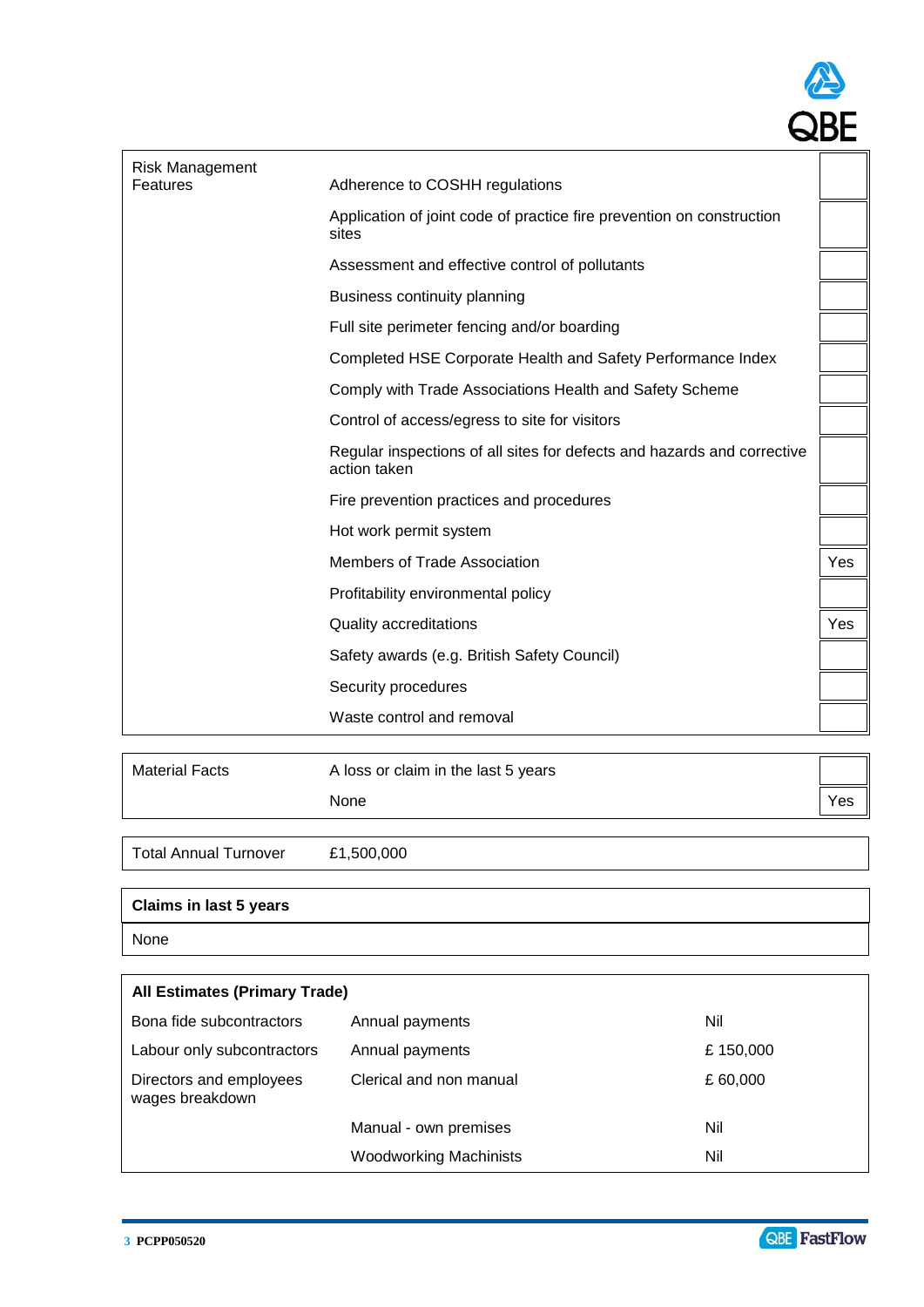|                                                           | Manual work away excluding use of heat<br>equipment | £320,000   |
|-----------------------------------------------------------|-----------------------------------------------------|------------|
|                                                           | Manual work away using heat equipment               | Nil        |
|                                                           | Consulting                                          | Nil        |
|                                                           | Drivers - plant operators                           | Nil        |
|                                                           | Drivers - collection & delivery only                | Nil        |
|                                                           | Surveying                                           | Nil        |
|                                                           | Site supervisors                                    | Nil        |
| Principals partners and<br>proprietors wages<br>breakdown | Clerical and non manual                             | Nil        |
|                                                           | Manual - own premises                               | Nil        |
|                                                           | <b>Woodworking Machinists</b>                       | Nil        |
|                                                           | Manual work away excluding use of heat<br>equipment | Nil        |
|                                                           | Manual work away using heat equipment               | Nil        |
|                                                           | Consulting                                          | Nil        |
|                                                           | Drivers - plant operators                           | Nil        |
|                                                           | Drivers - collection & delivery only                | Nil        |
|                                                           | Surveying                                           | Nil        |
|                                                           | Site supervisors                                    | Nil        |
| Turnover breakdown                                        | EU excluding UK                                     | Nil        |
|                                                           | <b>UK</b>                                           | £1,500,000 |
|                                                           | USA & Canada                                        | Nil        |
|                                                           | Worldwide excluding USA & Canada                    | Nil        |

| All Estimates (Secondary Trade)            |                                                     |     |
|--------------------------------------------|-----------------------------------------------------|-----|
| Bona fide subcontractors                   | Annual payments                                     | Nil |
| Labour only subcontractors                 | Annual payments                                     | Nil |
| Directors and employees<br>wages breakdown | Clerical and non manual                             | Nil |
|                                            | Manual - own premises                               | Nil |
|                                            | <b>Woodworking Machinists</b>                       | Nil |
|                                            | Manual work away excluding use of heat<br>equipment | Nil |
|                                            | Manual work away using heat equipment               | Nil |
|                                            | Consulting                                          | Nil |

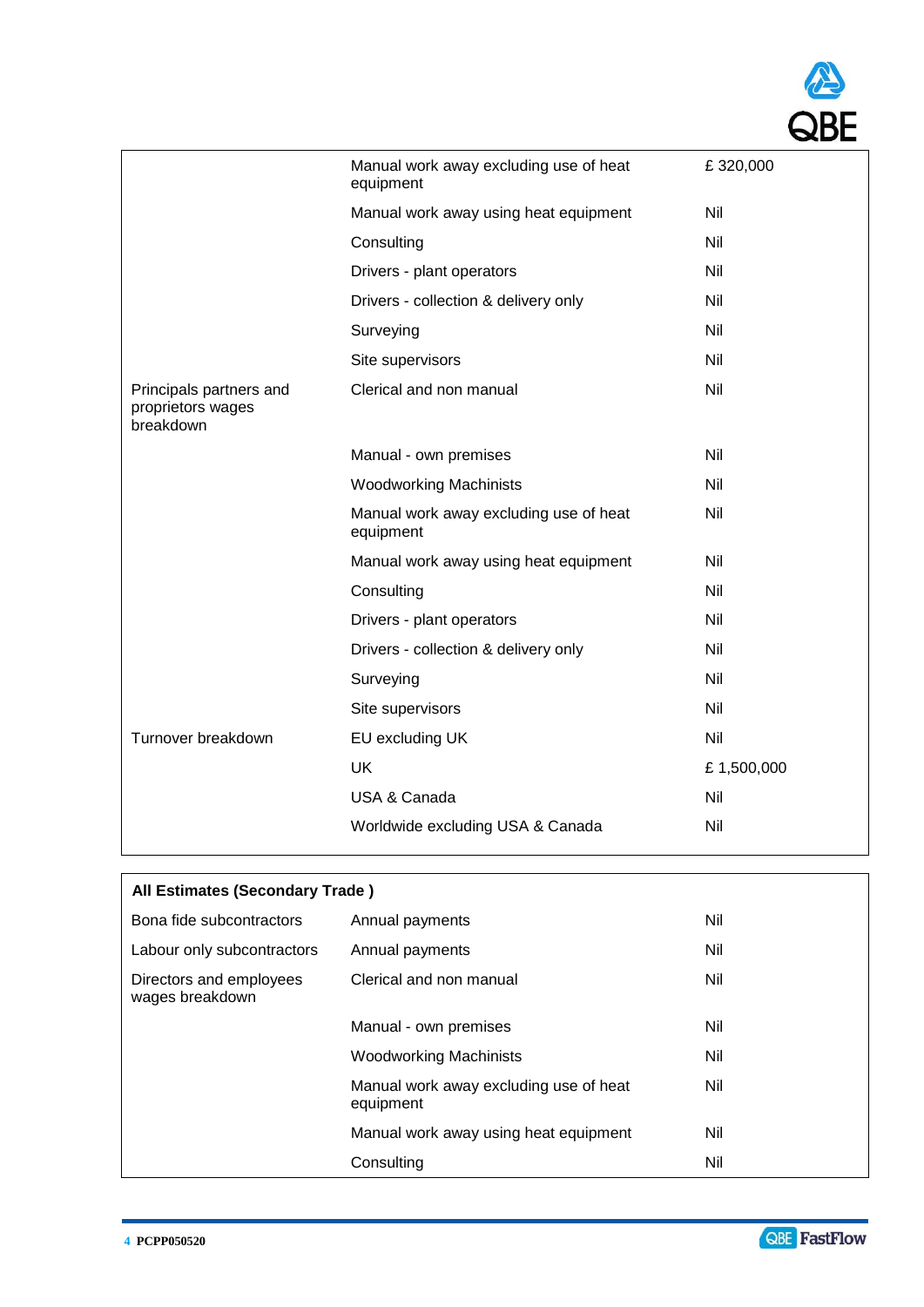

| <b>All High Risk Exposure</b>                                                  |                                                                                                        |          |
|--------------------------------------------------------------------------------|--------------------------------------------------------------------------------------------------------|----------|
| Works "airside"                                                                | Works 'airside' - own labour (% turnover)                                                              | No.      |
|                                                                                | Works 'airside' - BFSC labour (% turnover)                                                             | No.      |
| Heat work                                                                      | Works involving use of flame or other hot equipment -<br>own labour (% turnover)                       | $1.00\%$ |
|                                                                                | Works involving use of flame or other hot equipment -<br>BFSC labour (% turnover)                      | $0.00\%$ |
| Works involving railway<br>track, signal, rolling stock or<br>red zone working | Works involving railway track, signal, rolling stock or<br>red zone working - own labour (% turnover)  | No.      |
|                                                                                | Works involving railway track, signal, rolling stock or<br>red zone working - BFSC labour (% turnover) | No.      |
| Works in or on Nuclear<br>Installations                                        | Works in or on nuclear installations - own labour (%<br>turnover)                                      | No.      |
|                                                                                | Works in or on nuclear installations - BFSC labour (%<br>turnover)                                     | No.      |

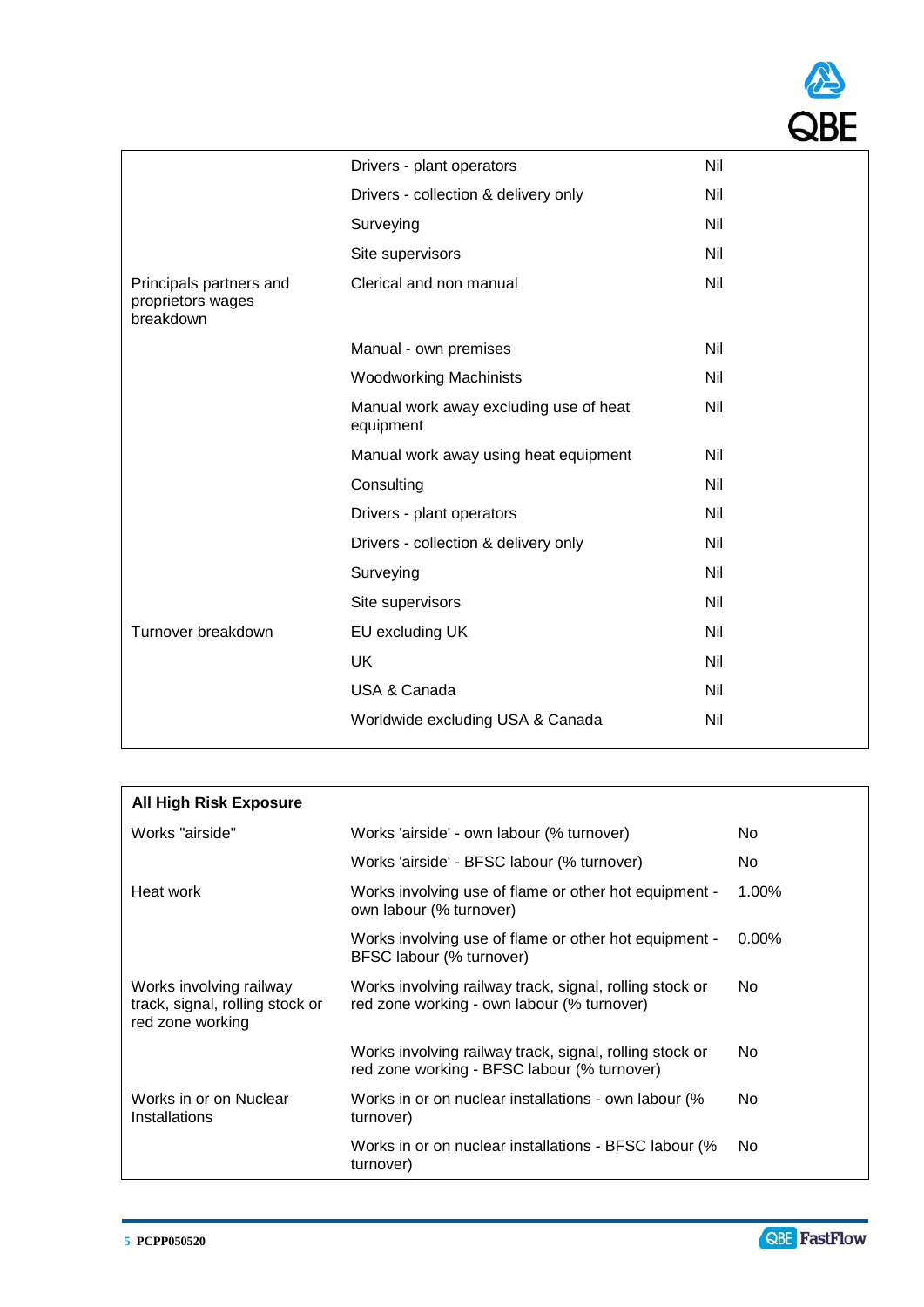

| Works "offshore"                                                          | Works 'offshore' - own labour (% turnover)                                                         | No              |
|---------------------------------------------------------------------------|----------------------------------------------------------------------------------------------------|-----------------|
|                                                                           | Works 'offshore' - BFSC labour (% turnover)                                                        | No              |
| works involving Towers,<br><b>Steeples or Spires</b>                      | Towers, steeples or spires - own labour (% turnover)                                               | No              |
|                                                                           | Towers, steeples or spires - BFSC labour (%<br>turnover)                                           | No.             |
| works on docks or harbours                                                | Docks or harbours - own labour (% turnover)                                                        | No.             |
|                                                                           | Docks or harbours - BFSC labour (% turnover)                                                       | No              |
| works involving Viaducts or<br><b>Bridges</b>                             | Viaducts or bridges - own labour (% turnover)                                                      | No              |
|                                                                           | Viaducts or bridges - BFSC labour (% turnover)                                                     | No.             |
| works in or on Oil refineries,<br>gas works or fuel storage<br>facilities | Works involving oil refineries, gas works or fuel<br>storage facilities - own labour (% turnover)  | No.             |
|                                                                           | Works involving oil refineries, gas works or fuel<br>storage facilities - BFSC labour (% turnover) | No.             |
| Use of explosives                                                         |                                                                                                    | No.             |
| Works in or on aircraft or<br>watercraft                                  |                                                                                                    | No.             |
| Works in or on Power<br>stations                                          |                                                                                                    | No.             |
| Works in or on Chemical or<br>petro-chemical plants                       |                                                                                                    | No              |
| Works in or on Dams                                                       |                                                                                                    | No.             |
| Works in or on Chimney<br>shafts                                          |                                                                                                    | No              |
| Works in or on Quarries,<br>mines or collieries                           |                                                                                                    | No              |
| works involving Tunnelling                                                |                                                                                                    | No              |
| None of the above                                                         |                                                                                                    |                 |
|                                                                           | Do you work with or handle asbestos or materials containing asbestos                               | No              |
| Height and depth                                                          | Maximum height worked at (metres)                                                                  | 12 <sup>2</sup> |
|                                                                           | Maximum depth worked at (metres)                                                                   | 0               |

| <b>Employers Liability</b> |                                        |             |
|----------------------------|----------------------------------------|-------------|
| Limit of Indemnity         |                                        | £10,000,000 |
| <b>Material Facts</b>      | Absence due to stress related illness  |             |
|                            | Exposure to noise levels above 85db(A) |             |
|                            | History of long term disease           |             |

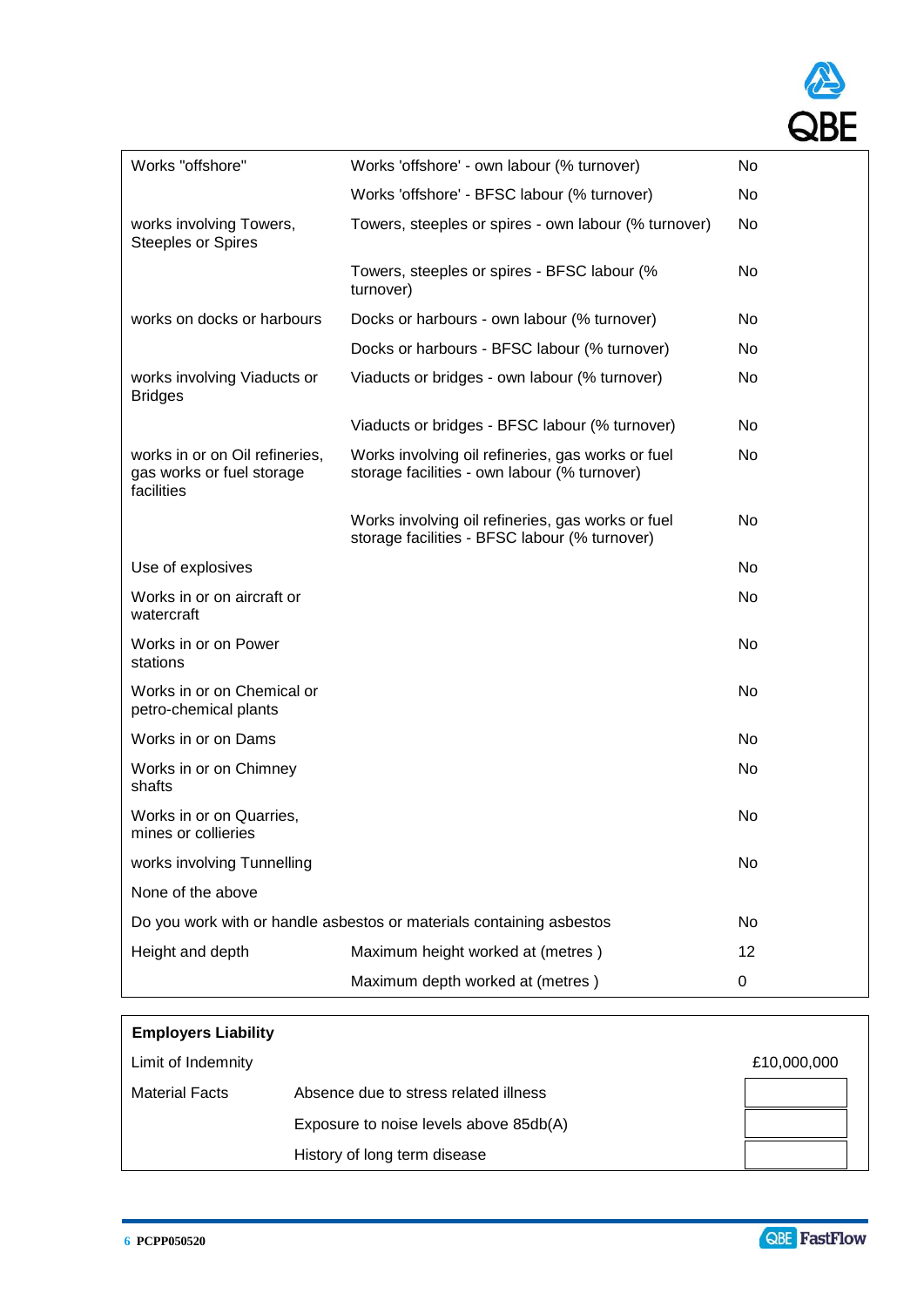

| History of noise induced deafness<br>Notice order placed on the company under health and safety<br>legislation in the last five years |                                                                                                  |     |
|---------------------------------------------------------------------------------------------------------------------------------------|--------------------------------------------------------------------------------------------------|-----|
|                                                                                                                                       |                                                                                                  |     |
|                                                                                                                                       | Prosecution/prohibition notice or improvement order placed on<br>the company in the last 5 years |     |
|                                                                                                                                       | None                                                                                             | Yes |
| Details                                                                                                                               | None                                                                                             |     |

# **Public & Products Liability**

Limit of Indemnity **E5,000,000** 

| <b>Hired Plant</b>                                     |         |  |
|--------------------------------------------------------|---------|--|
| Maximum item limit hired in                            | £20,000 |  |
| Maximum item limit hired out                           | £0      |  |
| Estimated hiring charges: Hired in CPA Conditions      | £10000  |  |
| Estimated hiring charges: Hired in non-CPA Conditions  | Nil     |  |
| Estimated hiring charges: Hired out CPA Conditions     | Nil     |  |
| Estimated hiring charges: Hired out non-CPA Conditions | Nil     |  |

| <b>Money</b>   |                                            |                         |
|----------------|--------------------------------------------|-------------------------|
| Cover required | Money during business hours                | Nil                     |
|                | Money in locked safe out of business hours | Nil                     |
|                | Money in transit                           | Nil                     |
|                | Safe details                               | <b>Unspecified Safe</b> |

| <b>Business interruption</b>  |             |     |
|-------------------------------|-------------|-----|
|                               |             |     |
| <b>Book debts</b>             |             |     |
| <b>Cover Required</b>         | Sum Insured | Nil |
|                               |             |     |
| <b>Deterioration of stock</b> |             |     |
| <b>Cover Required</b>         | Sum Insured | Nil |
|                               |             |     |
| <b>Fidelity Guarantee</b>     |             |     |

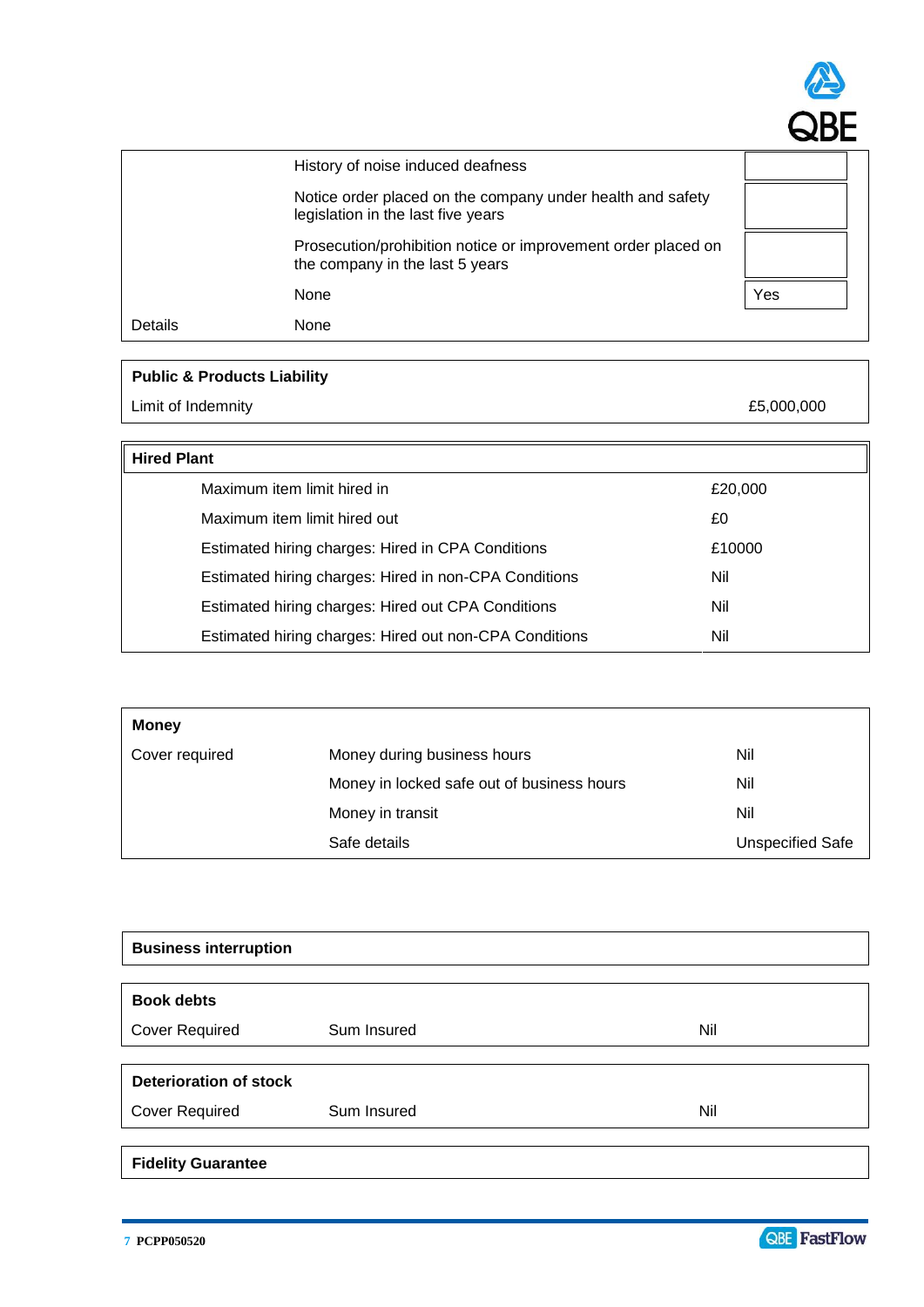

| <b>Cover Required</b>            | Sum Insured               | Nil  |  |
|----------------------------------|---------------------------|------|--|
|                                  |                           |      |  |
| <b>Terrorism</b>                 |                           |      |  |
| Cover required                   |                           | No   |  |
|                                  |                           |      |  |
| <b>Goods in Transit</b>          |                           |      |  |
| <b>Cover Required</b>            | Own vehicles              |      |  |
|                                  | Number of vehicles        | Nil  |  |
|                                  | Sum insured per vehicle   | Nil  |  |
| <b>Cover Required</b>            | Sendings                  |      |  |
|                                  | Annual value in transit   | Nil  |  |
|                                  | Limit any one consignment | Nil  |  |
|                                  |                           |      |  |
| <b>Personal Accident (Group)</b> |                           |      |  |
| Cover required                   | Cover basis               | None |  |
|                                  | Activities                | None |  |

|                       | Number of people   | None     |
|-----------------------|--------------------|----------|
|                       | Capital benefit    | Nil      |
|                       | Weekly benefit     | Nil      |
|                       |                    |          |
| <b>Legal Expenses</b> |                    |          |
| <b>Cover Required</b> | Limit of Indemnity | £100,000 |

Have there been any incidents over the last 5 years that could have given rise to a claim

## **You do not have to return this form**

If you are satisfied that the information set out in this form is correct and you have disclosed all the relevant details, you do not need to return this document. Please keep it in a safe place with your policy documents.

If any of the details are incorrect or anything is unclear, you must inform your insurance broker within seven days and they will advise you if the changes(s) affect the acceptability and/or premium of this insurance.

## **CONFIRMATION**

We rely on the information set out above in assessing your insurance cover. By not returning this form and subsequently paying the premium you are taken to confirm the details set out in the **Key Information** section above, whether given by you or by your insurance broker on your behalf, are complete and true and that you have not withheld any information. If information detailed in this document has been provided on your behalf, you agree the person is deemed to be your agent and not an agent for QBE UK Limited and that you have read and verified the information provided.

## **USE OF PERSONAL INFORMATION**